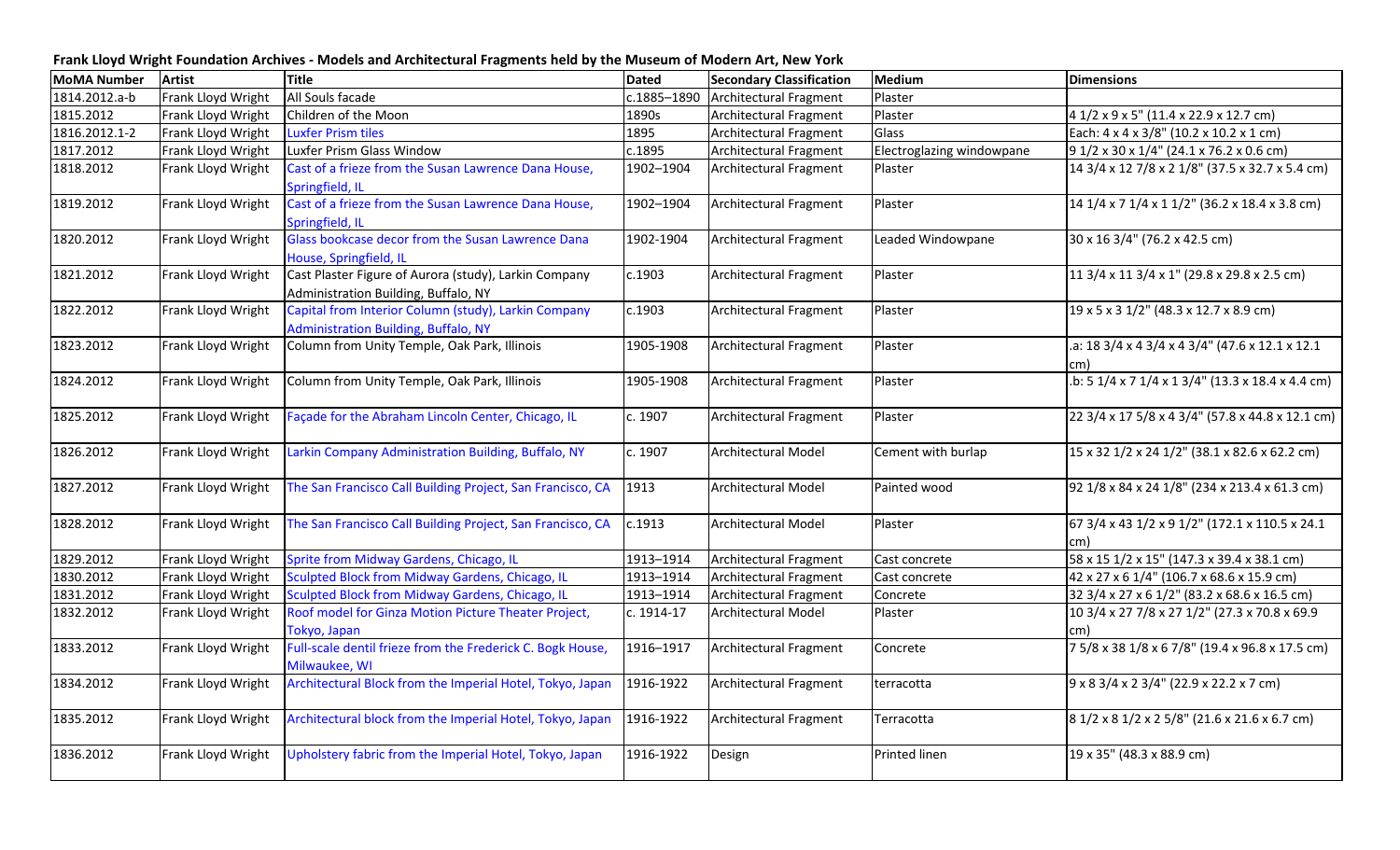| 1837.2012     | Frank Lloyd Wright | Upholstery fabric from the Imperial Hotel, Tokyo, Japan                            | 1916-1922 | Design                        | Fabric                                      | 33 1/2 x 36" (85.1 x 91.4 cm)                                                                                                                                                            |
|---------------|--------------------|------------------------------------------------------------------------------------|-----------|-------------------------------|---------------------------------------------|------------------------------------------------------------------------------------------------------------------------------------------------------------------------------------------|
| 1838.2012     | Frank Lloyd Wright | Upholstery fabric from the Imperial Hotel, Tokyo, Japan                            | 1916-1922 | Design                        | Fabric                                      | 34 x 34" (86.4 x 86.4 cm)                                                                                                                                                                |
| 1839.2012     | Frank Lloyd Wright | Pylon, base and finial for the Aline Barnsdall Hollyhock<br>House, Los Angeles, CA | c.1917    | Architectural Fragment        | Concrete                                    | .a base: 33 1/2 x 16 x 13 3/4" (85.1 x 40.6 x<br>34.9 cm) .b finial: 19 x 8 3/4 x 9" (48.3 x 22.2 x<br>22.9 cm)                                                                          |
| 1840.2012.1-3 | Frank Lloyd Wright | Block fragments from the Samuel Freeman House, Los<br>Angeles, CA                  | 1923-1924 | Architectural Fragment        | concrete                                    | $.1:9 \times 16$ 1/4 x 3 3/4" (22.9 x 41.3 x 9.5 cm) .2:<br>15 1/2 x 9 x 4" (39.4 x 22.9 x 10.2 cm) .3: 10<br>$1/2 \times 11$ 1/2 x 4" (26.7 x 29.2 x 10.2 cm)                           |
| 1841.2012     | Frank Lloyd Wright | Arizona Biltmore                                                                   | 1928      | Architectural Fragment        | block                                       | 13 1/2 x 18 x 4" (34.3 x 45.7 x 10.2 cm)                                                                                                                                                 |
| 1842.2012     | Frank Lloyd Wright | Arizona Biltmore Hotel glass section                                               | 1928      | <b>Architectural Fragment</b> | Glass                                       | 6 1/8 x 8 1/2 x 1" (15.6 x 21.6 x 2.5 cm)                                                                                                                                                |
| 1843.2012.1-3 | Frank Lloyd Wright | Block fragments from San Marcos-in-the-Desert Resort,<br>Chandler, Arizona         | 1928-1929 | Architectural Fragment        | Concrete or plaster                         | .1: 10 1/4 x 16 1/2 x 6 1/2" (26 x 41.9 x 16.5<br>cm) .2: $9 \frac{1}{2} \times 15 \times 5 \frac{1}{4}$ (24.1 x 38.1 x 13.3)<br>cm) $.3:12 \times 7 \times 7$ " (30.5 x 17.8 x 17.8 cm) |
| 1844.2012     | Frank Lloyd Wright | <b>Bud Vase</b>                                                                    | 1929      | Design                        | <b>Blown glass</b>                          | $17 \times 5 \times 5$ " (43.2 × 12.7 × 12.7 cm)                                                                                                                                         |
| 1845.2012     | Frank Lloyd Wright | St. Mark's-in-the-Bouwerie Towers project, New York City, 1927-1929<br>NΥ          |           | Architectural Model           | Painted wood and cardboard                  | 53 x 16 x 16" (134.6 x 40.6 x 40.6 cm)                                                                                                                                                   |
| 1846.2012     | Frank Lloyd Wright | New Theatre Project, Woodstock, NY                                                 | 1929      | Architectural Model           | Painted wood, plexiglas, and<br>glass beads | 13 x 60 x 48" (33 x 152.4 x 121.9 cm)                                                                                                                                                    |
| 1847.2012     | Frank Lloyd Wright | Tile Mosaic "March Balloons"                                                       | c.1929    | Design                        | tile                                        | 28 x 24 3/4 x 1/2" (71.1 x 62.9 x 1.3 cm)                                                                                                                                                |
| 1848.2012     | Frank Lloyd Wright | Tile Mosaic "Triangles in Color / September"                                       | c.1929    | Design                        | tile                                        | 26 3/4 x 25 x 1/2" (67.9 x 63.5 x 1.3 cm)                                                                                                                                                |
| 1849.2012     | Frank Lloyd Wright | Tile Mosaic "July 4th"                                                             | c.1929    | Design                        | tile                                        | 26 1/2 x 23 1/2 x 1/2" (67.3 x 59.7 x 1.3 cm)                                                                                                                                            |
| 1850.2012     | Frank Lloyd Wright | <b>Tile Mosaic "May Basket"</b>                                                    | c.1929    | Design                        | tile                                        | 28 x 25 x 1/2" (71.1 x 63.5 x 1.3 cm)                                                                                                                                                    |
| 1851.2012     | Frank Lloyd Wright | Tile Mosaic "March, Earth-Spring, 1401 Mural"                                      | c.1929    | Design                        | tile                                        | 39 x 24 x 1/2" (99.1 x 61 x 1.3 cm)                                                                                                                                                      |
| 1852.2012     | Frank Lloyd Wright | Prefabricated Farm Unit for Walter V. Davidson, project                            | c.1932    | Architectural Model           |                                             | Painted wood and particle board   7 3/4 x 54 3/4 x 70" (19.7 x 139.1 x 177.8 cm)                                                                                                         |
| 1853.2012.a-d | Frank Lloyd Wright | <b>Broadacre City Project</b>                                                      | 1934-1935 | Architectural Model           | Painted wood, cardboard, and<br>paper       | app. $9 \times 152 \times 152$ " (22.9 $\times$ 386.1 $\times$ 386.1 cm)                                                                                                                 |
| 1854.2012     | Frank Lloyd Wright | <b>Broadacre City Project</b>                                                      | 1934-1935 | Architectural Model           | Painted wood and paper                      | 1 1/2 x 39 5/8 x 14 1/8" (3.8 x 100.6 x 35.9 cm)                                                                                                                                         |
| 1855.2012.1   |                    | Frank Lloyd Wright   Broadacre City Project                                        | 1934-1935 | <b>Architectural Model</b>    | Painted plywood                             | 48 x 91 1/2 x 5/8" (121.9 x 232.4 x 1.6 cm)                                                                                                                                              |
| 1855.2012.1-6 | Frank Lloyd Wright | <b>Broadacre City Project</b>                                                      | 1934-1935 | Architectural Model           | Six painted plywood panels                  |                                                                                                                                                                                          |
| 1855.2012.2   | Frank Lloyd Wright | <b>Broadacre City Project</b>                                                      | 1934-1935 | <b>Architectural Model</b>    | Painted plywood                             | 48 x 45 x 5/8" (121.9 x 114.3 x 1.6 cm)                                                                                                                                                  |
| 1855.2012.3   | Frank Lloyd Wright | <b>Broadacre City Project</b>                                                      | 1934-1935 | Architectural Model           | Painted plywood                             | 48 x 78 1/4 x 5/8" (121.9 x 198.8 x 1.6 cm)                                                                                                                                              |
| 1855.2012.4   | Frank Lloyd Wright | <b>Broadacre City Project</b>                                                      | 1934-1935 | Architectural Model           | Painted plywood                             | 48 x 79 x 5/8" (121.9 x 200.7 x 1.6 cm)                                                                                                                                                  |
| 1855.2012.5   | Frank Lloyd Wright | <b>Broadacre City Project</b>                                                      | 1934-1935 | Architectural Model           | Painted plywood                             | 85 1/2 x 23 7/8 x 5/8" (217.2 x 60.6 x 1.6 cm)                                                                                                                                           |